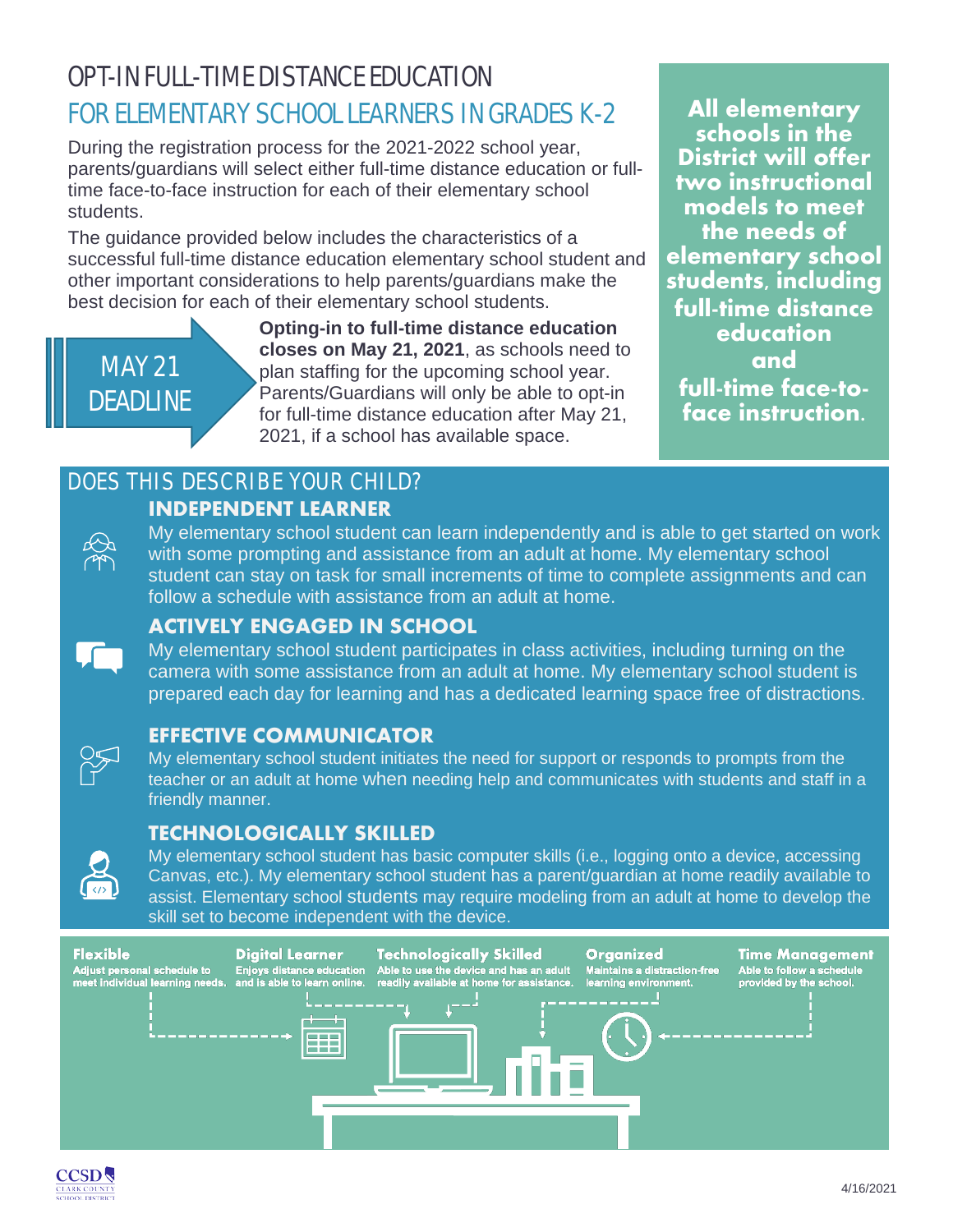# OPT-IN FULL-TIME DISTANCE EDUCATION FOR ELEMENTARY SCHOOL LEARNERS IN GRADES K-2



CONSIDERATIONS FOR SELECTING FULL-TIME DISTANCE EDUCATION

**Parents/Guardians selecting fulltime distance education may be required to remain in full-time distance education for the entire academic school year.**

- Full-time distance education elementary school students need to have an adult at home readily available to support their learning, help them remain on task, and answer questions.
- If a full-time distance education elementary school student begins to struggle, intervention meetings may be conducted with the student and parent/guardian, and the student may be required to attend school for face-to-face instruction.
- Students participating in full-time distance education may be required to participate in curricular instructional activities at the school campus (i.e., tutoring, projects, and performances). Students will be required to attend school face-to-face for designated assessments. District transportation will not be provided for these activities.
- Students with an Individualized Education Program (IEP) may need to attend therapy and related services at the school.
- Based on teacher licensure requirements, classroom capacity, and students served through the different instructional models, there will be limitations for parents/guardians to change their elementary school student(s) to a different instructional model once selected.
- A student participating in full-time distance education who qualifies for free and reduced lunch, may receive meals at the school at no cost. The student must eat their meals at the school during the school's designated meal serving times per the National School Lunch Program.
- There may be unique situations at elementary schools in which the number of elementary school students registering for full-time distance education and the allocated teacher units at a school will require students to register for full-time distance education at Nevada Learning Academy.
- Parents/Guardians wanting an independently paced distance education program may register for Nevada Learning Academy.
- Candidates for distance education should have demonstrated positive attendance and grades during the previous semester of school. All full-time distance education requests are subject to approval by the school principal.

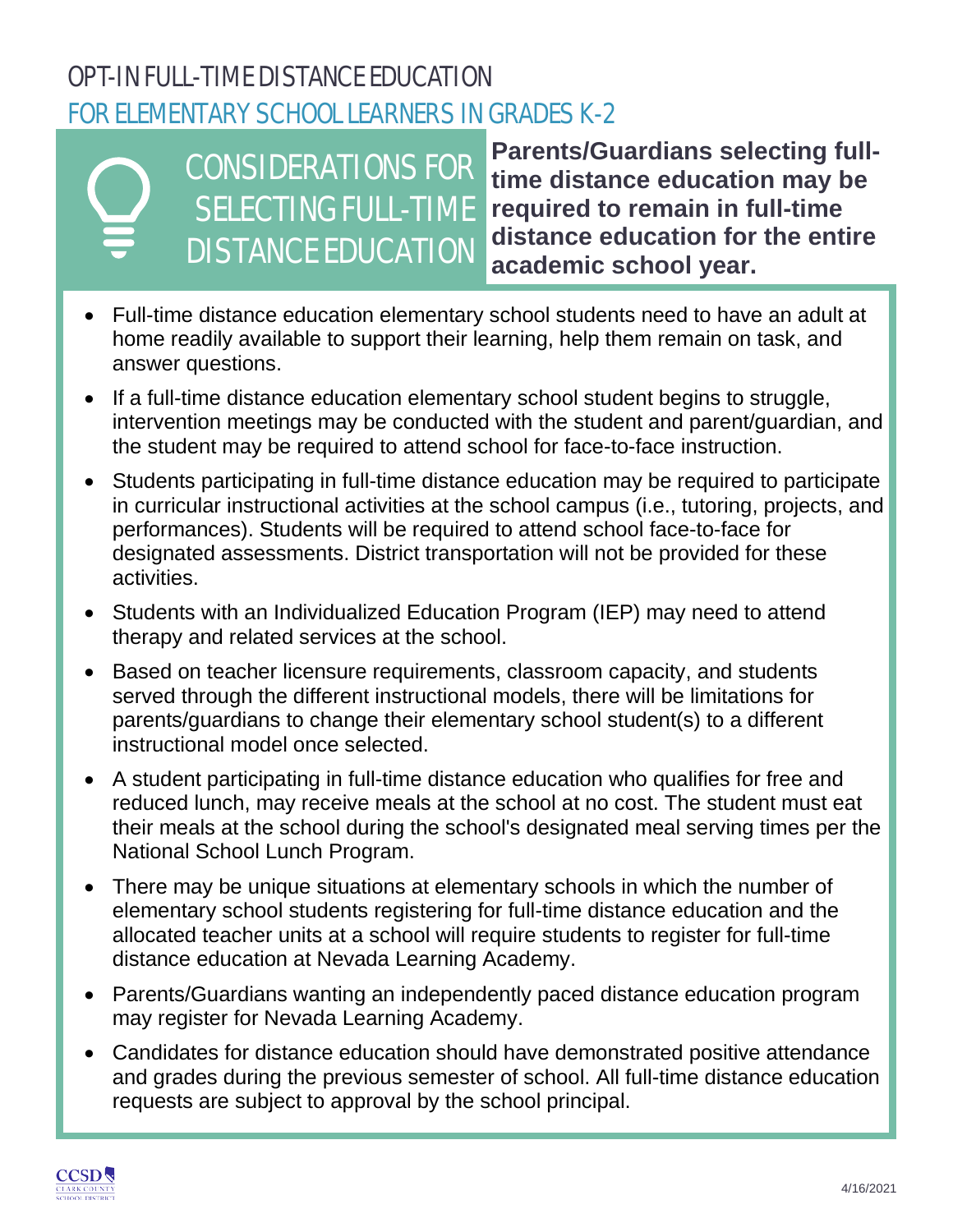# OPT-IN FULL-TIME DISTANCE EDUCATION FOR ELEMENTARY SCHOOL LEARNERS IN GRADES K-2

**Parents/Guardians and elementary school students will want to thoughtfully consider the expectations, supports, and schedule of a full-time distance education learner.**

# EXPECTATIONS

### **ATTENDANCE\***

Attendance is critical to distance education success. An elementary school student is considered

present/participating for an attendance day if:

- 1. The elementary school student makes progress in the classroom or completes an activity through the Canvas learning management system.
- 2. The elementary school student participates in realtime sessions.
- 3. The elementary school student meets or communicates with the teacher about their progress.

\*Student attendance criteria in distance education programs may change at a later date, pending Nevada Legislation and Nevada Department of Education guidance for the 2021-2022 school year.

### **ACADEMIC REQUIREMENTS**

Elementary school students will engage in a combination of all real-time sessions; digital lessons; small-group learning; and intervention and acceleration opportunities in reading, language arts, writing, mathematics, science, and social studies. Students in Grades Kindergarten (K)-2 will engage in a **minimum of 60-90 minutes** of real-time sessions per day. Students in Grades 3-5 will engage in a **minimum of 90-120 minutes** of real-time sessions per day. Students may need to attend additional small group instruction depending on the academic progress of each student.

Students are required to attend the full duration of all real-time sessions with their cameras on throughout the sessions and must be available for all real-time sessions during the school's instructional day. Students may use the blurred background when participating in real-time sessions.

# **SUPPORTS**

In order for elementary school students to be successful in full-time distance education, it is essential that elementary school students and parents/guardians are able to fulfill the following roles:

- Maintains regular attendance and academic progress.
- Completes assignments and tasks on time.
- Uses good study habits.
- Attends on camera for the full time of all real-time sessions.
- Engages in two-way communication with teacher(s) and attends virtual office hours.
- Asks for help from teacher(s) and counselors when needed.

#### **Student Role Parent/Guardian Role**

- Communicates with teacher(s) during virtual office hours.
- Actively assists the elementary school student with learning and directly participates with the elementary school student, specifically in early elementary school grade levels.
- Provides support, guidance, and assistance.
- Creates a productive learning space in the home.
- Actively monitors the elementary school student's progress.

# SAMPLE SCHEDULE

### **Get Ready for School**

Each elementary school student will need to prepare for the distance education school day, including:

- Ensuring students have a learning space that is comfortable but not overly comfortable. Select a chair that ensures engagement and use a desk or other flat surface for students to place their school supplies, such as textbooks, Chromebooks, and notebooks. A student's bed is not considered a learning space that is conducive to learning, as a student may fall asleep during their real-time session.
- Removing distractions, such as toys, games, television, loud music, and nonschool related conversations from the learning space.
- Logging onto clever.ccsd.net and selecting the Canvas app to check email and announcements for important information from teacher(s).

### **Check in with Teacher**

Each elementary school student participates in the full duration of all real-time sessions with their cameras on for attendance, engagement, and teacher support.

### **Digital Lessons**

Each elementary school student engages in digital lessons. Learning activities may include scheduled real-time sessions, watching videos, reading online (i.e., articles, books, and journals), listening to podcasts, conducting research, practicing independent skills, exploring skills and concepts, or participating in online discussions.

### **Specials**

All Grades K-5 elementary school students will be required to participate in specials each day. Specials include instruction in art, music, library, and physical education.

### **Lunch and Brain Break**

All elementary school students will have a designated lunch time. Elementary school students are encouraged to take a break, watch the choomaged to take a break,<br>use the restroom, and enjoy offline activities.

### **Digital Lessons Continue**

Elementary school students will continue digital learning activities and attend all scheduled real-time sessions.

### **End of School Day**

Elementary school students will log off devices and prepare for the next day by charging the device for the next school day.



Two-way communication with the elementary school student's teacher(s) is essential. Each teacher will provide contact information and schedule virtual office hours. Parents/Guardians and elementary school students are encouraged to use this time to discuss academic progress and student engagement. School counselors are also readily available to support families.

**COMMUNICATION**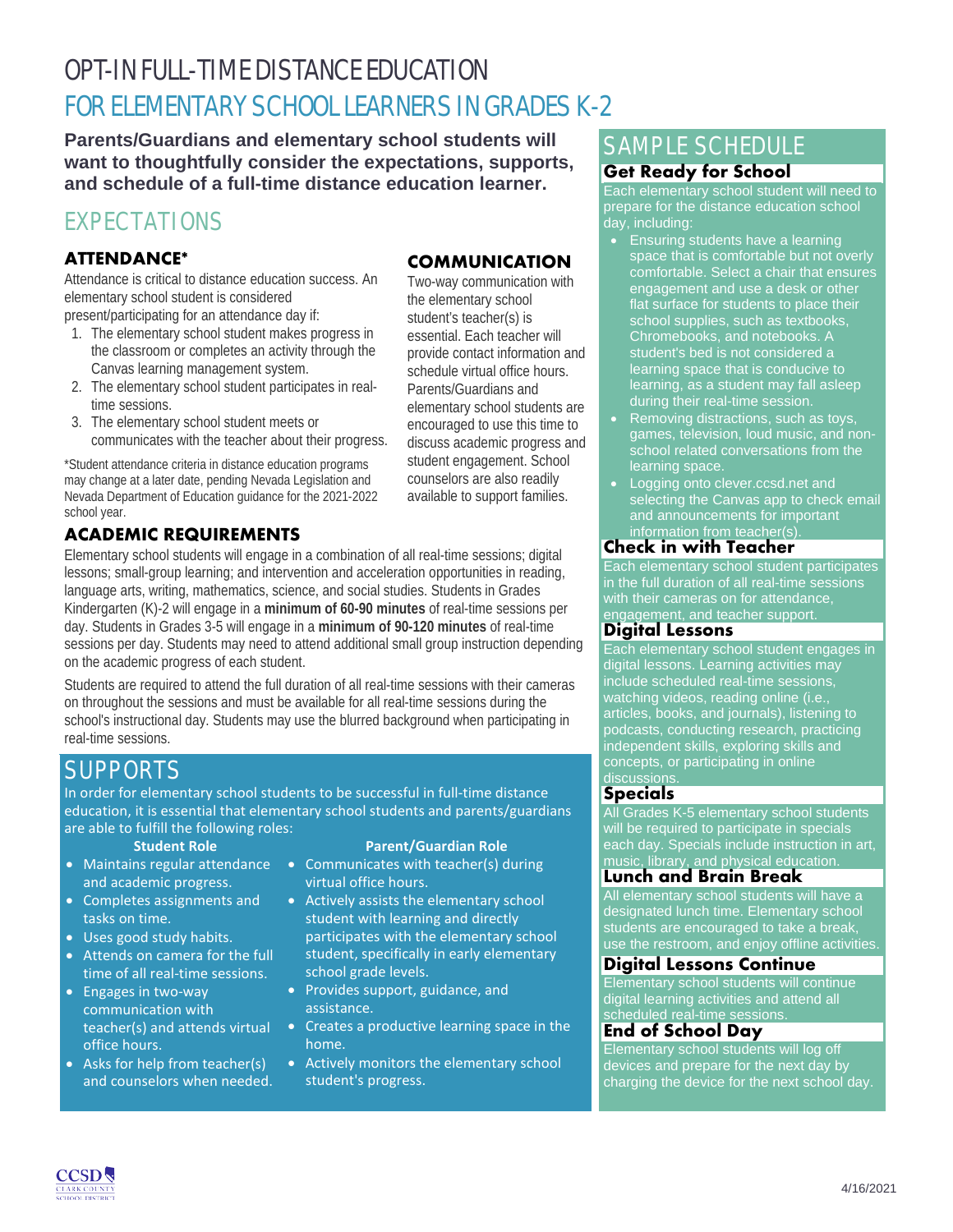# OPT-IN FULL-TIME DISTANCE EDUCATION FOR ELEMENTARY SCHOOL LEARNERS IN GRADES 3-5 **All elementary**

During the registration process for the 2021-2022 school year, parents/guardians will select either full-time distance education or fulltime face-to-face instruction for each of their elementary school students.

The guidance provided below includes the characteristics of a successful full-time distance education elementary school student and other important considerations to help parents/guardians make the best decision for each of their elementary school students.



**Opting-in to full-time distance education closes on May 21, 2021**, as schools need to plan staffing for the upcoming school year. Parents/Guardians will only be able to opt-in for full-time distance education after May 21, 2021, if a school has available space.

**schools in the District will offer two instructional models to meet the needs of elementary school students, including full-time distance education and full-time face-to- face instruction.**

## DOES THIS DESCRIBE YOUR CHILD?



### **INDEPENDENT LEARNER**

My elementary school student works and learns independently and is able to get started with minimal prompting or with some assistance from an adult at home. My elementary school student can balance multiple projects at once and can follow a schedule.



### **ACTIVELY ENGAGED IN SCHOOL**

My elementary school student participates in class activities, including turning on the camera. My elementary school student is prepared each day for learning and has a dedicated learning space free of distractions.



### **EFFECTIVE COMMUNICATOR**

My elementary school student asks questions when needing help and communicates with students and staff appropriately.

### **TECHNOLOGICALLY SKILLED**



My elementary school student has basic computer skills (i.e., logging onto a device, accessing Canvas, etc.). My elementary school student has a parent/guardian at home readily available to assist.



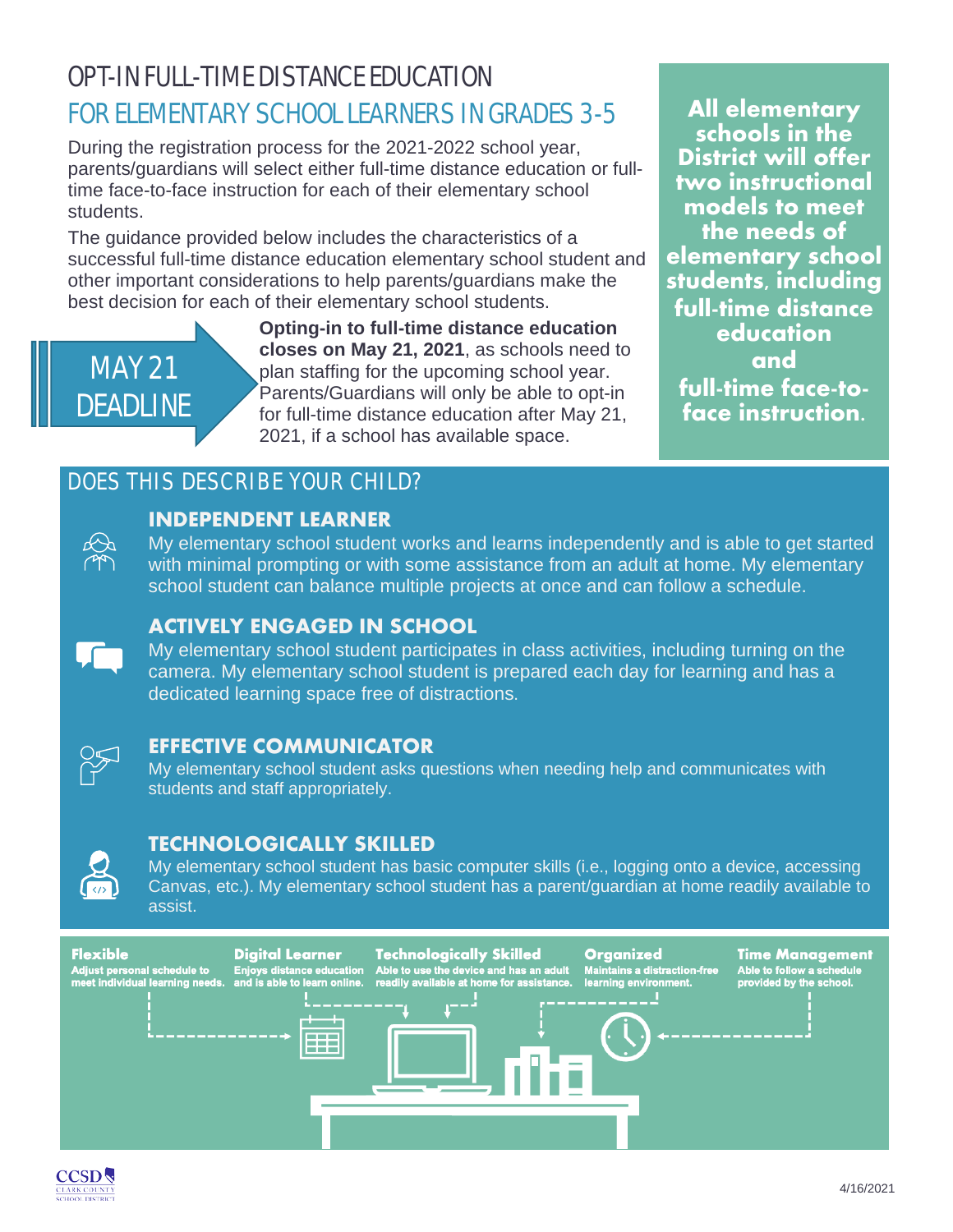# OPT-IN FULL-TIME DISTANCE EDUCATION FOR ELEMENTARY SCHOOL LEARNERS IN GRADES 3-5



CONSIDERATIONS FOR SELECTING FULL-TIME DISTANCE EDUCATION

**Parents/Guardians selecting fulltime distance education may be required to remain in full-time distance education for the entire academic school year.**

- Full-time distance education elementary school students need to have an adult at home readily available to support their learning, help them remain on task, and answer questions.
- If a full-time distance education elementary school student begins to struggle, intervention meetings may be conducted with the student and parent/guardian, and the student may be required to attend school for face-to-face instruction.
- Students participating in full-time distance education may be required to participate in curricular instructional activities at the school campus (i.e., tutoring, projects, and performances). Students will be required to attend school face-to-face for designated assessments. District transportation will not be provided for these activities.
- Students with an Individualized Education Program (IEP) may need to attend therapy and related services at the school.
- Based on teacher licensure requirements, classroom capacity, and students served through the different instructional models, there will be limitations for parents/guardians to change their elementary school student(s) to a different instructional model once selected.
- A student participating in full-time distance education who qualifies for free and reduced lunch, may receive meals at the school at no cost. The student must eat their meals at the school during the school's designated meal serving times per the National School Lunch Program.
- There may be unique situations at elementary schools in which the number of elementary school students registering for full-time distance education and the allocated teacher units at a school will require students to register for full-time distance education at Nevada Learning Academy.
- Parents/guardians wanting an independently paced distance education program may register for Nevada Learning Academy.
- Candidates for distance education should have demonstrated positive attendance and grades during the previous semester of school. All full-time distance education requests are subject to approval by the school principal.

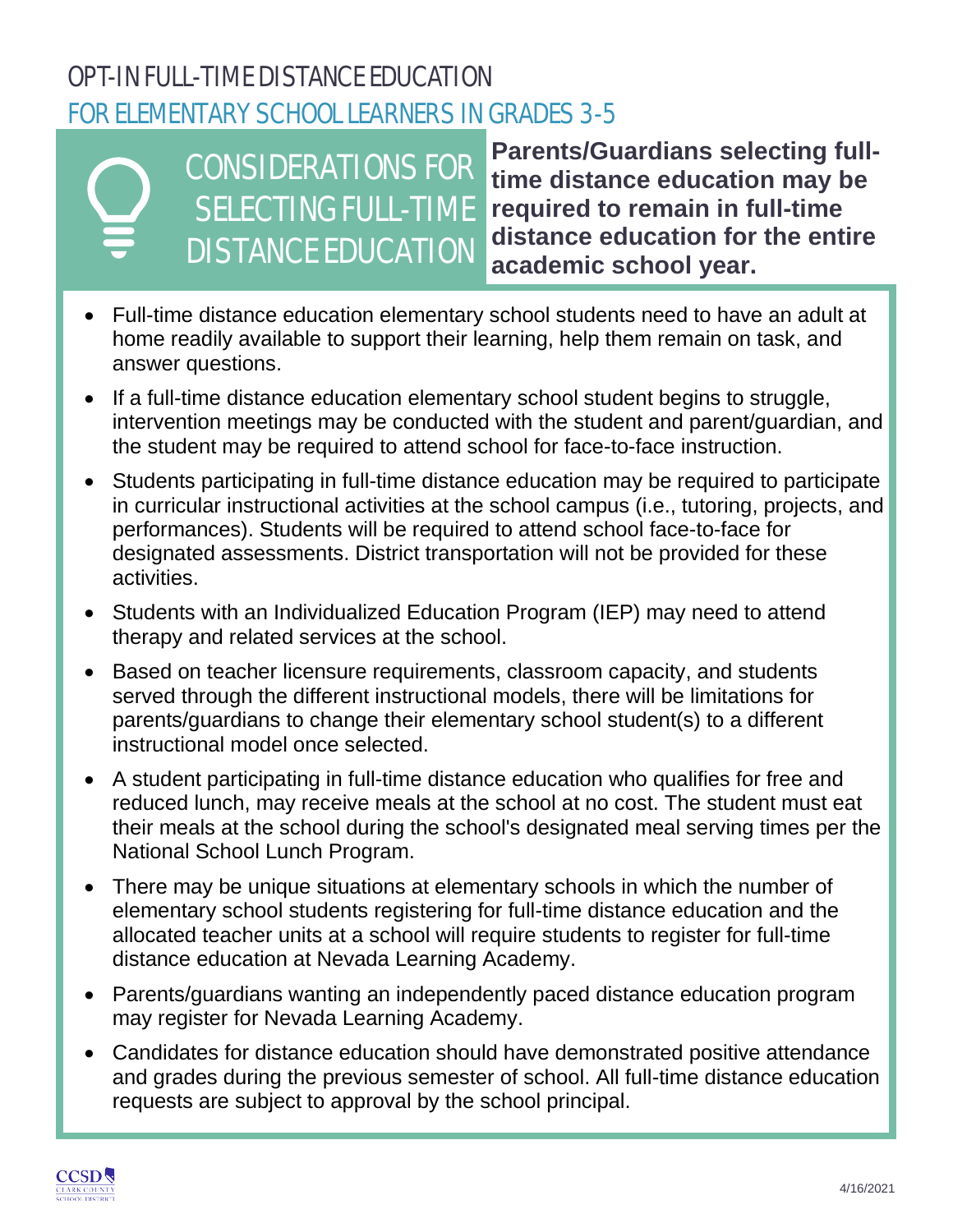# OPT-IN FULL-TIME DISTANCE EDUCATION FOR ELEMENTARY SCHOOL LEARNERS IN GRADES 3-5

**Parents/Guardians and elementary school students will want to thoughtfully consider the expectations, supports, and schedule of a full-time distance education learner.**

# EXPECTATIONS

### **ATTENDANCE\***

Attendance is critical to distance education success. An elementary school student is considered

present/participating for an attendance day if:

- 1. The elementary school student makes progress in the classroom or completes an activity through the Canvas learning management system.
- 2. The elementary school student participates in realtime sessions.
- 3. The elementary school student meets or communicates with the teacher about their progress.

\*Student attendance criteria in distance education programs may change at a later date, pending Nevada Legislation and Nevada Department of Education guidance for the 2021-2022 school year.

### **ACADEMIC REQUIREMENTS**

Elementary school students will engage in a combination of all real-time sessions; digital lessons; small-group learning; and intervention and acceleration opportunities in reading, language arts, writing, mathematics, science, and social studies. Students in Grades Kindergarten (K)-2 will engage in a **minimum of 60-90 minutes** of real-time sessions per day. Students in Grades 3-5 will engage in a **minimum of 90-120 minutes** of real-time sessions per day. Students may need to attend additional small group instruction depending on the academic progress of each student.

Students are required to attend the full duration of all real-time sessions with their cameras on throughout the sessions and must be available for all real-time sessions during the school's instructional day. Students may use the blurred background when participating in real-time sessions.

# **SUPPORTS**

For elementary school students to be successful in full-time distance education, it is essentialthatelementary schoolstudentsand parents/guardiansareabletofulfill the following roles:<br>Student Role

- Maintains regular attendance and academic progress.
- Completes assignments and tasks on time.
- Uses good study habits.
- Attends on camera for the full time of all real-time sessions.
- Engages in two-way communication with teacher(s) and attends virtual office hours.
- Asks for help from teacher(s) and counselors when needed.

#### **Student Role Parent/Guardian Role**

- Communicates with teacher(s) during virtual office hours.
- Actively assists the elementary school student with learning and directly participates with the elementary school student, specifically in early elementary school grade levels.
- Provides support, guidance, and assistance.
- Creates a productive learning space in the home.
- Actively monitors the elementary school student's progress.

# SAMPLE SCHEDULE

### **Get Ready for School**

Each elementary school student will need to prepare for the distance education school day, including:

- Ensuring students have a learning space that is comfortable but not overly comfortable. Select a chair that ensures engagement and use a desk or other flat surface for students to place their school supplies, such as textbooks, Chromebooks, and notebooks. A student's bed is not considered a learning space that is conducive to learning, as a student may fall asleep during their real-time session.
- Removing distractions, such as toys, games, television, loud music, and nonschool related conversations from the learning space.
- Logging onto clever.ccsd.net and selecting the Canvas app to check email and announcements for important information from teacher(s).

### **Check in with Teacher**

Each elementary school student participates in the full duration of all real-time sessions with their cameras on for attendance, engagement, and teacher support.

### **Digital Lessons**

Each elementary school student engages in digital lessons. Learning activities may include scheduled real-time sessions, watching videos, reading online (i.e., articles, books, and journals), listening to podcasts, conducting research, practicing independent skills, exploring skills and concepts, or participating in online discussions.

### **Specials**

All Grades K-5 elementary school students will be required to participate in specials each day. Specials include instruction in art, music, library, and physical education.

### **Lunch and Brain Break**

All elementary school students will have a designated lunch time. Elementary school students are encouraged to take a break, watch the choomaged to take a break,<br>use the restroom, and enjoy offline activities.

### **Digital Lessons Continue**

Elementary school students will continue digital learning activities and attend all scheduled real-time sessions.

### **End of School Day**

Elementary school students will log off devices and prepare for the next day by charging the device for the next school day.



Two-way communication with the elementary school student's teacher(s) is essential. Each teacher will provide contact information and schedule virtual office hours. Parents/Guardians and elementary school students are encouraged to use this time to discuss academic progress and student engagement. School counselors are also readily available to support families.

**COMMUNICATION**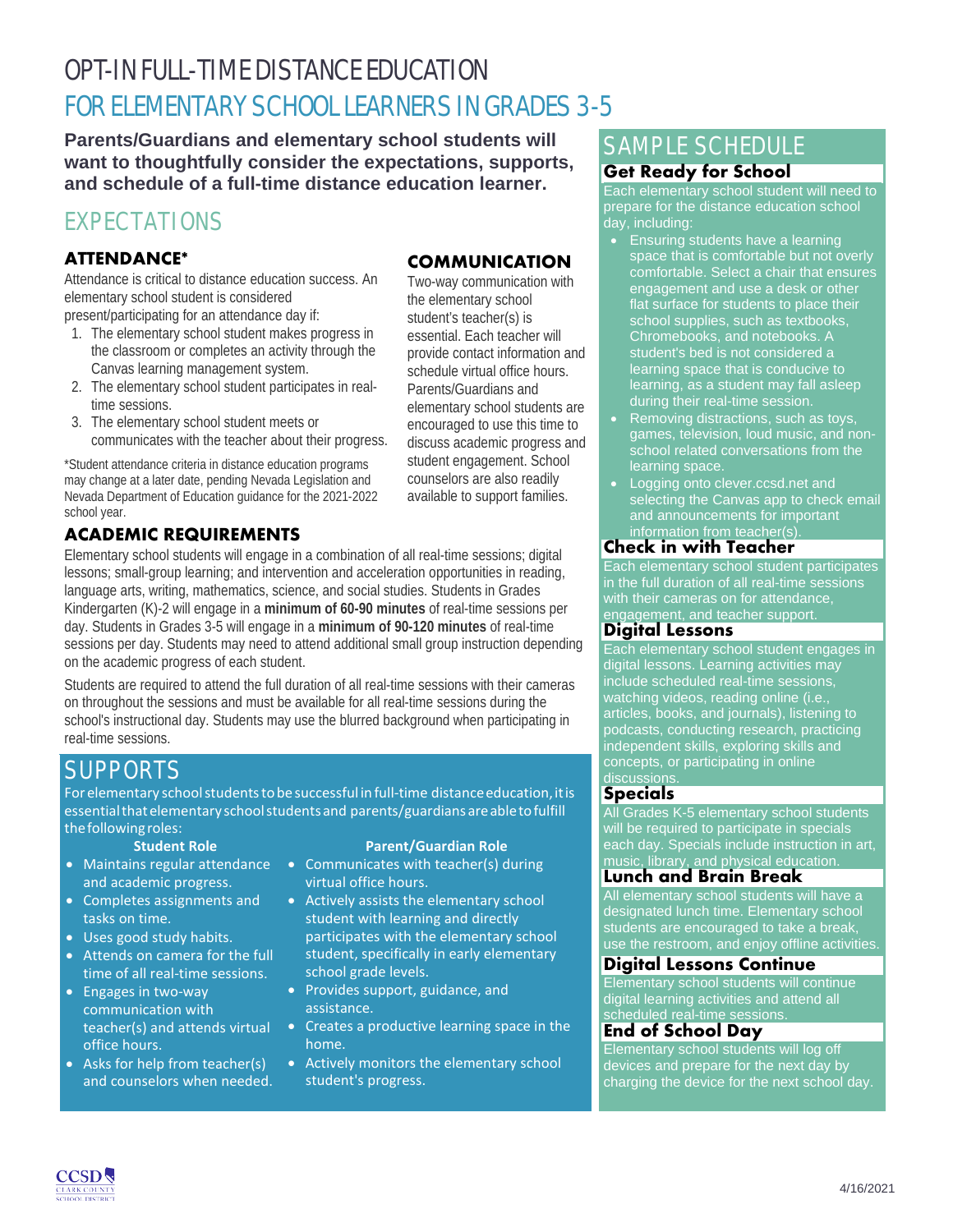# OPT-IN FULL-TIME DISTANCE EDUCATION FOR MIDDLE SCHOOL AND HIGH SCHOOL LEARNERS **All schools in the**

During the registration process for the 2021-2022 school year, parents/guardians will select either full-time distance education or fulltime face-to-face instruction for each student.

This document can help parents/guardians decide if full-time distance education is the right choice for each student. The characteristics of a successful online learner and other important considerations listed below will help make the best decision for a student's learning.



**Opting-in to full-time distance education closes on May 21, 2021**, as schools need to plan staffing for the upcoming school year. Parents/Guardians will only be able to opt-in for full-time distance education after May 21, 2021, if a school has available space.

**District will implement two instructional models to meet the needs of middle school and high school students, including full-time distance education and full-time face-to- face instruction.**

### DOES THIS DESCRIBE YOUR CHILD? **INDEPENDENT LEARNER**



A distance education learner is able to get started without being directly prompted and take responsibility for their learning process. Students must be comfortable learning online and have strong time-management skills. Successful distance education learners must be goal-oriented while completing assignments and working with classmates.

### **ACTIVELY ENGAGED IN SCHOOL**



A distance education learner has a dedicated learning space to limit distractions and actively participates with the camera on during all real-time sessions. Attendance is important and will be measured based upon guidance from the Nevada Department of Education. Distance education learners also demonstrate acceptable and proper behavior when communicating with peers and school staff.

### **EFFECTIVE COMMUNICATOR**

A distance education learner is not always able to get immediate answers to questions and should be comfortable waiting for responses from their educators. Distance education learners also need to be willing to ask for help as needed and respond to feedback and communication from their educators.



### **TECHNOLOGICALLY SKILLED**

A distance education learner has basic technical skills and is comfortable using software and applications to complete learning tasks. Distance education learners understand how to troubleshoot connectivity and basic technical issues with and without directions.



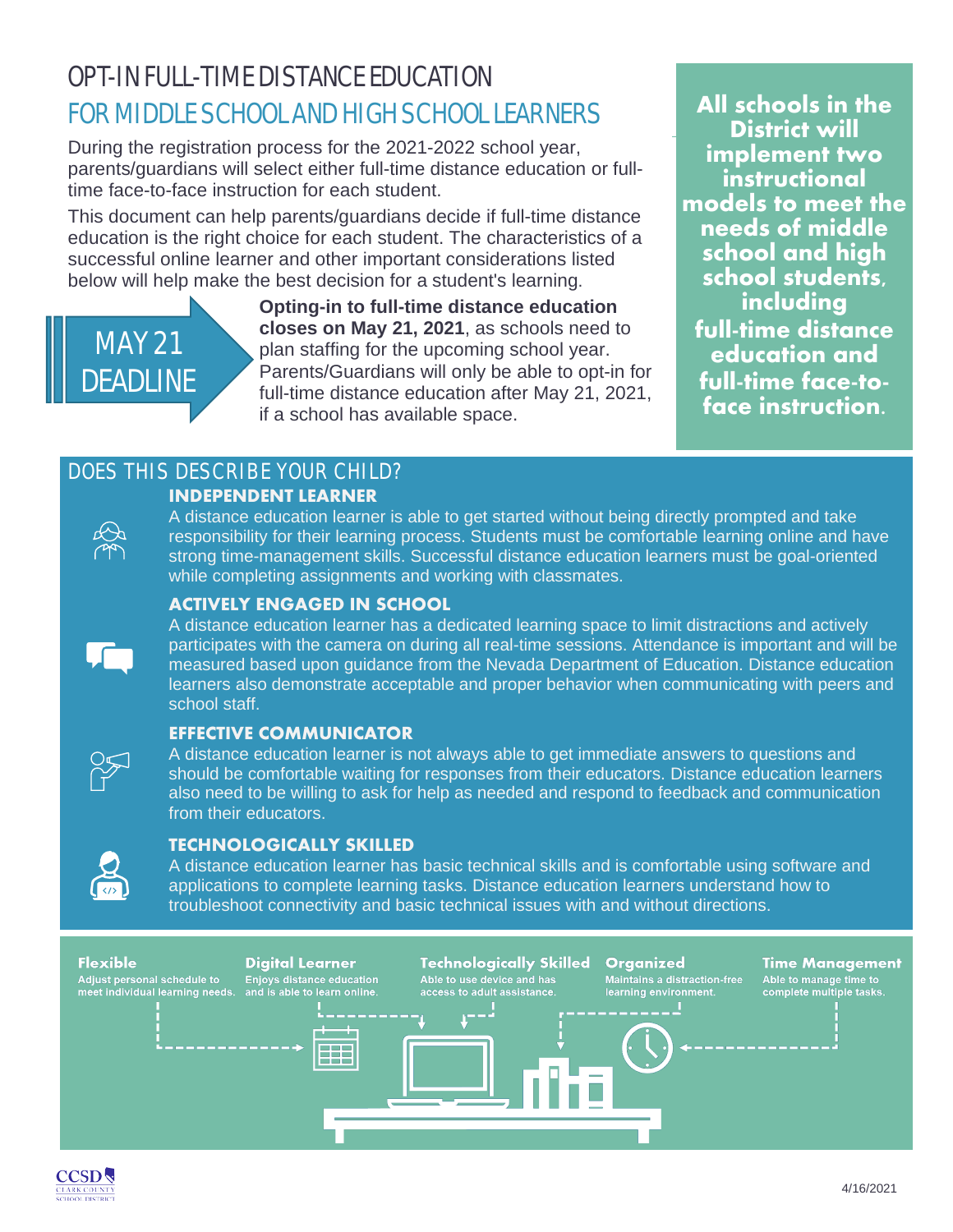# OPT-IN FULL-TIME DISTANCE EDUCATION FOR MIDDLE SCHOOL AND HIGH SCHOOL LEARNERS

# CONSIDERATIONS FOR SELECTING FULL-TIME DISTANCE EDUCATION

**Parents/Guardians selecting fulltime distance education may be required to remain in full-time distance education for the entire academic school year.**

- If a full-time distance education student begins to struggle, intervention meetings may be conducted with the student and parent/guardian, and the student may be required to attend school for face-to-face instruction.
- Students participating in full-time distance education may be required to participate in curricular instructional activities at the school campus (i.e., tutoring, projects, and performances). Students will be required to attend school face-to-face for designated assessments. District transportation will not be provided for these activities.
- Students with an Individualized Education Program (IEP) may need to attend therapy and related services at the school.
- Only students may participate in the real-time sessions. If a parent/guardian has a question or needs assistance, please email the teacher outside of class or contact the counselor to arrange a parent-teacher conference.
- Based on teacher licensure requirements, classroom capacity, and students served through the different instructional models, there will be limitations for parents/guardians to change their student(s) to a different instructional model once selected.
- A student participating in full-time distance education who qualifies for free and reduced lunch, may receive meals at the school at no cost. The student must eat their meals at the school during the school's designated meal serving times per the National School Lunch Program.
- There may be unique situations at schools in which the number of students registering for full-time distance education and the allocated teacher units at a school will require students to register for full-time distance education at Nevada Learning Academy.
- Parents/Guardians wanting an independently paced distance education program may register for Nevada Learning Academy.
- Some courses/classes may not be offered through full-time distance education.
- Successful candidates for full-time distance education have demonstrated positive attendance and grades during the previous quarter of school. All full-time distance education requests are subject to approval by the school principal.